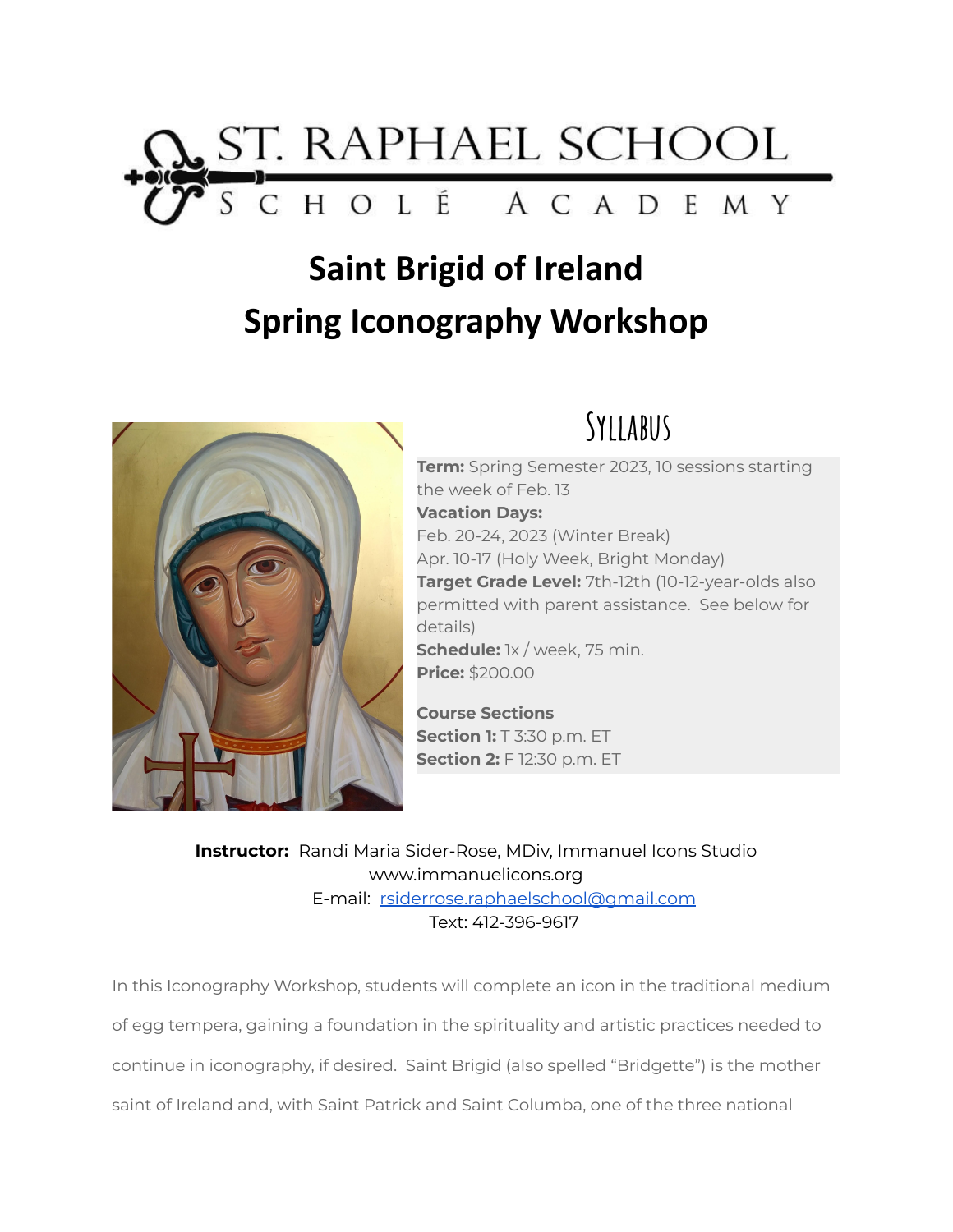saints of the Emerald Isle. The daughter of a Christian slave, Brigid grew up to found many convents, including that of Kildare, leading to her alternate title "Saint Brigid of Kildare." There are many wonderful stories and traditions around Saint Brigid, including making a "Saint Brigid's Cross" and "Saint Brigid Oaten Bread," and these will be optional add-on projects for the class.

Each lesson will start with prayer, followed by a brief discussion and a warm-up technique exercise. The bulk of the class will be spent painting the icon- sometimes called *writing* the icon to stress the kinship with theology. Students will learn to "temper" the dry pigments with egg and apply the paint in each of the many stages of building up an iconographic face. Since iconography is a living tradition, students will learn about the dynamic relationship between using historic models and understanding for themselves the aesthetic and theological principles of iconography. To this end, students must gain an understanding of composition, the iconographic "style" as it manifests in facial features, etc., and how to "draw on the right side of the brain." All of these tasks will be broken down into small, structured steps and are manageable for people of almost all ages and abilities.

#### **Enrollment Restrictions**

- All children younger than 7th grade (or 10–12 years old) must be accompanied by a parent or adult who will help the child set-up for class and attend every session with that child. Parents and adults who are partnered with a child aged 10–12 will not be charged for the course.
- If multiple students in one household are registered to take the class, they should be prepared to purchase supplies and materials sufficient for each registered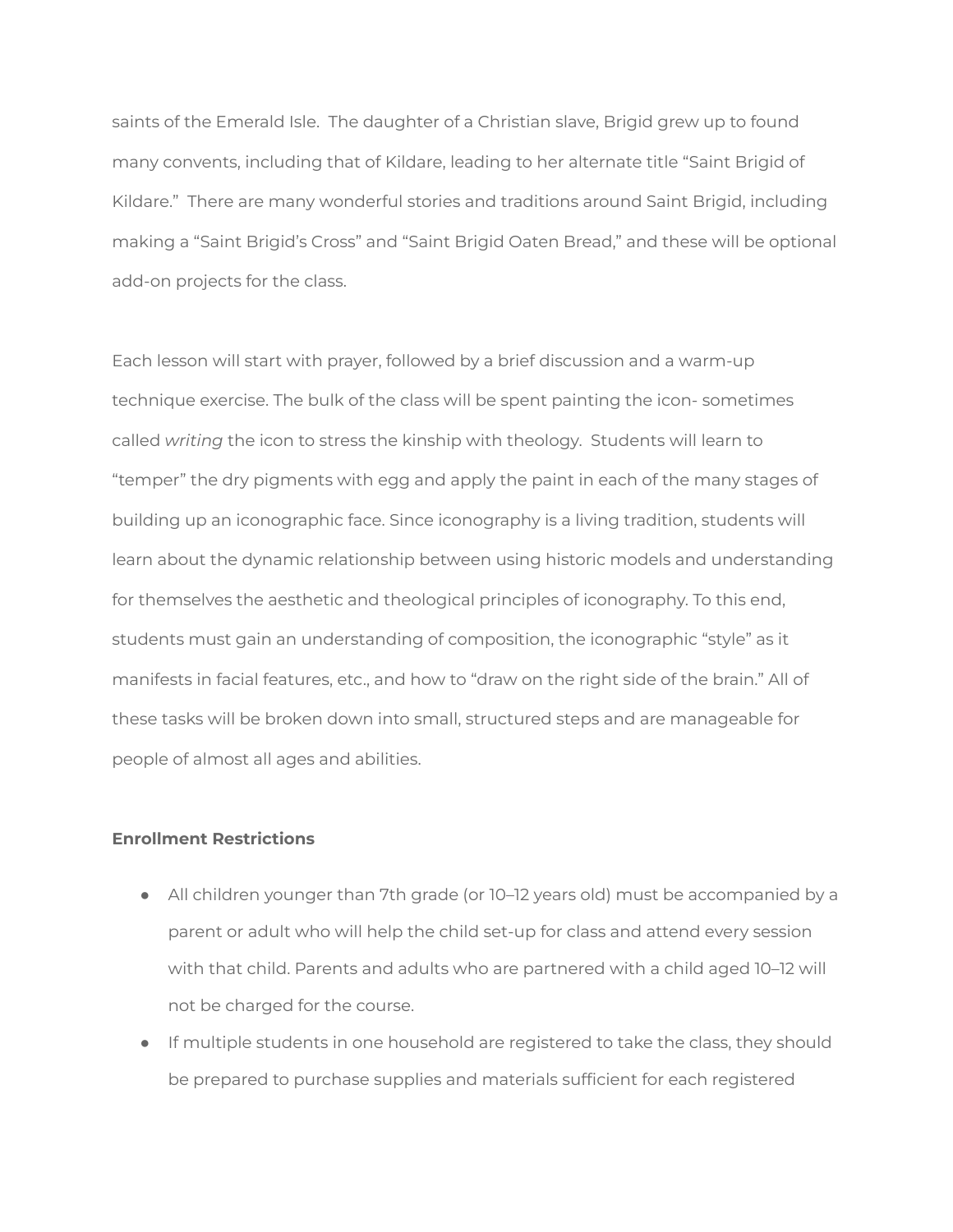student. (The pigments can be shared.) Note that each person should have his or her own computer so the teacher can watch and give feedback as the student works.

● Parents or other adults who wish to be a student themselves, including having a webcam pointed at their work and receiving feedback for their assignments, are invited to join the Adult workshop or Adult section of the Apprenticeship.

## **Student and Parent Expectations**

- This class requires students to have an external webcam and to purchase various art materials. (Please see the Course Materials.)
- No prior artistic experience is expected or required, but fine motor skills and an ability to follow directions and keep their supplies and assignments organized are important.
- The Workshops are not graded and are more relaxed than the Apprenticeship, but a small amount of homework (30-45 minutes) will be required to continue the painting begun in class or other straight-forward assignments.
- Because we will need all 10 sessions for painting, a set of 3 short instructional videos will be sent in advance over e-mail that will guide you through pre-mixing some pigment colors, making homemade transfer paper, and making egg emulsion. This must be completed before the first day of class.
- Parents of school-aged students will be needed to help with the extensive preparation for the workshop including ordering supplies, gathering household supplies, and helping with the afore-mentioned videos, especially mixing dry pigments.
- Before each live class session, students must set up their workspace with all their materials, including the ones from home (water jar, paper towels, etc.).